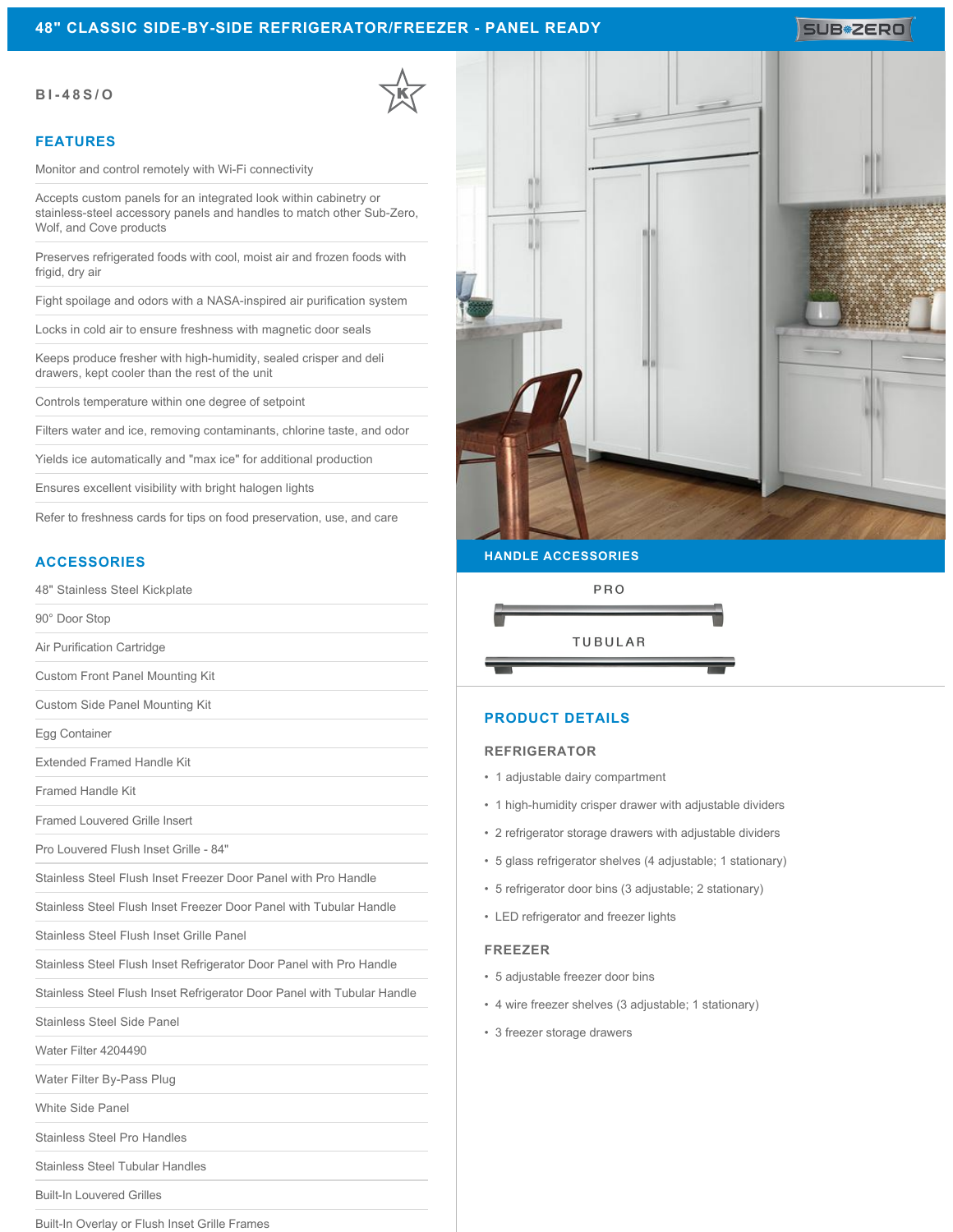Accessories are available through an authorized dealer. For local dealer information, visit [subzero-wolf.com/locator.](http://www.subzero-wolf.com/locator)

Specifications are subject to change without notice. This information was generated on March 22, 2019. Verify specifications prior to finalizing your cabinetry/enclosures.